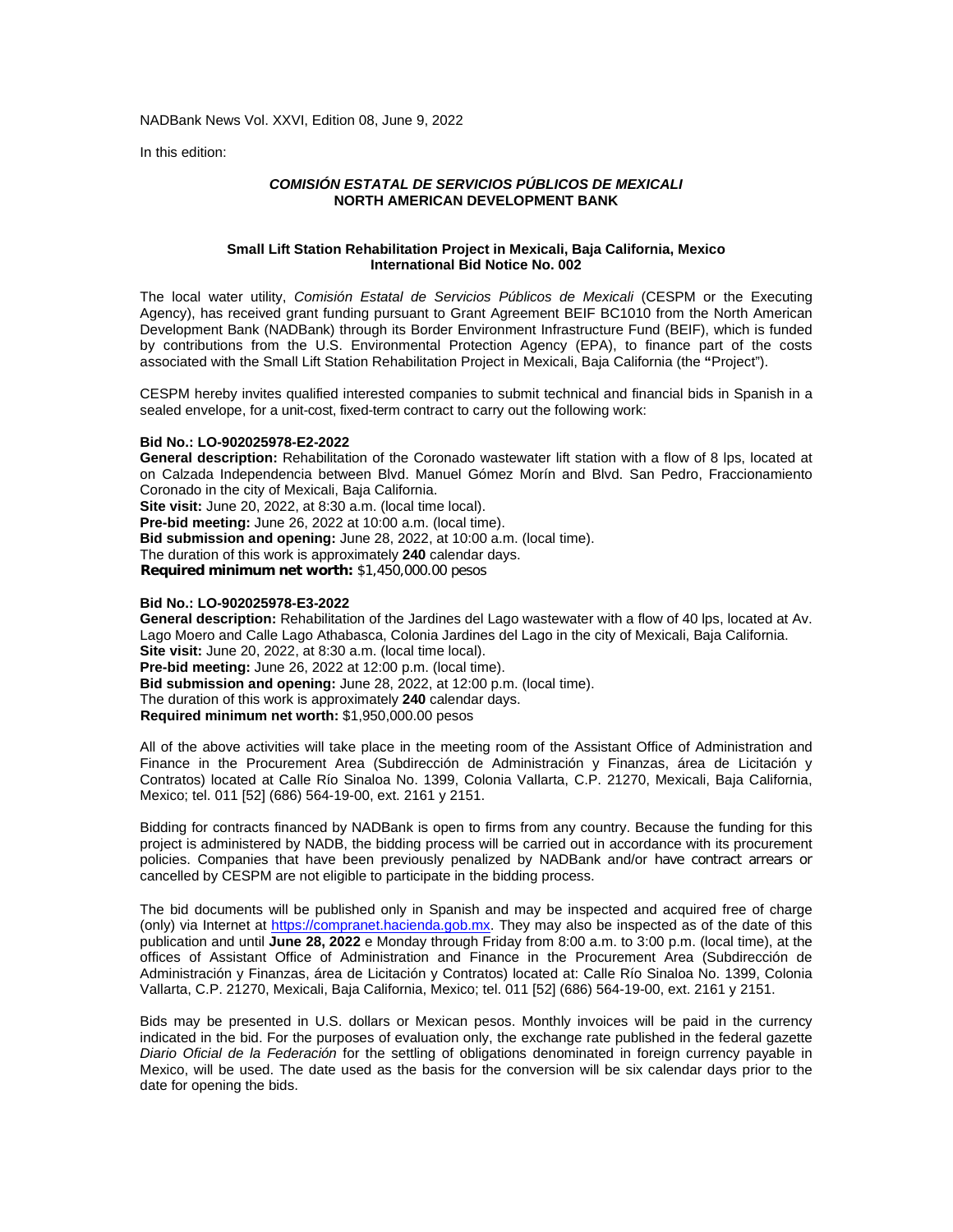An advance payment of 50% (fifty percent) of the total value of the contract will be provided.

The probable start-up and completion dates for the two aforesaid contracts are **August 9, 2022** and **April 5, 2023**, respectively.

Bid documents will be obtained via Internet at [https://compranet.hacienda.gob.mx;](https://compranet.hacienda.gob.mxs/) however, however, the general requirements that will be outlined in the bid documents and that must be covered in the bid are as follows:

- 1. Legible, duly notarized copies of the company's articles of incorporation, with its most recent amendments, and the power-of-attorney for whoever is acting on the company's behalf, recorded in the Public Registry of Property and Commerce or its equivalent for foreign bidders.
- 2. The required minimum net worth not committed to other current contracts must be substantiated using the 2021 year-end financial statements, which must be presented on the auditor stationary and signed by an independent, licensed public accountant. A letter indicating the auditor is responsible the financial statements must also be provided, along with the auditor's professional license and the official authorization letter issued by the Mexican Ministry of Finance and Public Credit (SHCP) or their equivalents for foreign bidders. Bidders must also provide legal documentation that substantiates any capital increases reflected in the financial statement.
- 3. The most recent annual tax statement for the fiscal year immediately preceding, which must contain the acknowledgment of receipt and be consistent with the financial statements, or its equivalent for foreign bidders.
- 4. Statement made under penalty of perjury of the list of current contracts with both public and private entities, indicating the total value of the contract and the amount to be paid out in annual installments.
- 5. Brief description of the company, including its organization and the services it offers.
- 6. To substantiate the technical experience required for these contracts, bidders must present legal documentation (cover page and/or contracts or completion certificates duly signed and executed in the past ten years) that demonstrates their technical capacity through works of a similar nature, size and value as those advertised here (in the case of joint ventures at least one of the partners must meet this point). Bidders must also present a list of their equipment, available and sufficient for these works, and not currently contracted for use elsewhere, as well as details concerning works executed during the last ten years, including a brief description of the activities carried out and the contact¨s name and phone number for at least three of these jobs as references.
- 7. Curriculum vitae (CV) of the technical personnel available to work on the project, signed by the individual and the legal representative of the company. Consideration will only be given to the CVs of those persons that have direct experience in completed contracts for civil engineering, control, electrical and mechanical works and in the specific areas of specialization required for the contract, and who have the ability to work in Spanish.
- 8. Companies in joint ventures must present the original joint venture contract duly signed by their legal representatives, along with a description of the responsibilities and commitments of each party, as well as indicate the lead company and the legal representative of the joint venture. For the purposes of contract signing, the joint venture contract shall have to be notarized. Compliance with the foregoing requirements must be met for each company in the joint venture, with the exception of points 2 and 6, which may be substantiated by one of the parties to the joint venture.
- 9. List of subcontractors that may participate in these works, including their name, address and experience in their area of participation.

Bids must include a security bond worth five percent (5%) of the value of the bid, excluding value-added tax, and be issued in the currency of the bid in the form of a non-negotiable check of the bidder payable to "*Comisión Estatal de Servicios Públicos de Mexicali"* or a bond policy payable to that entity executed by an institution authorized to operate in Mexico.